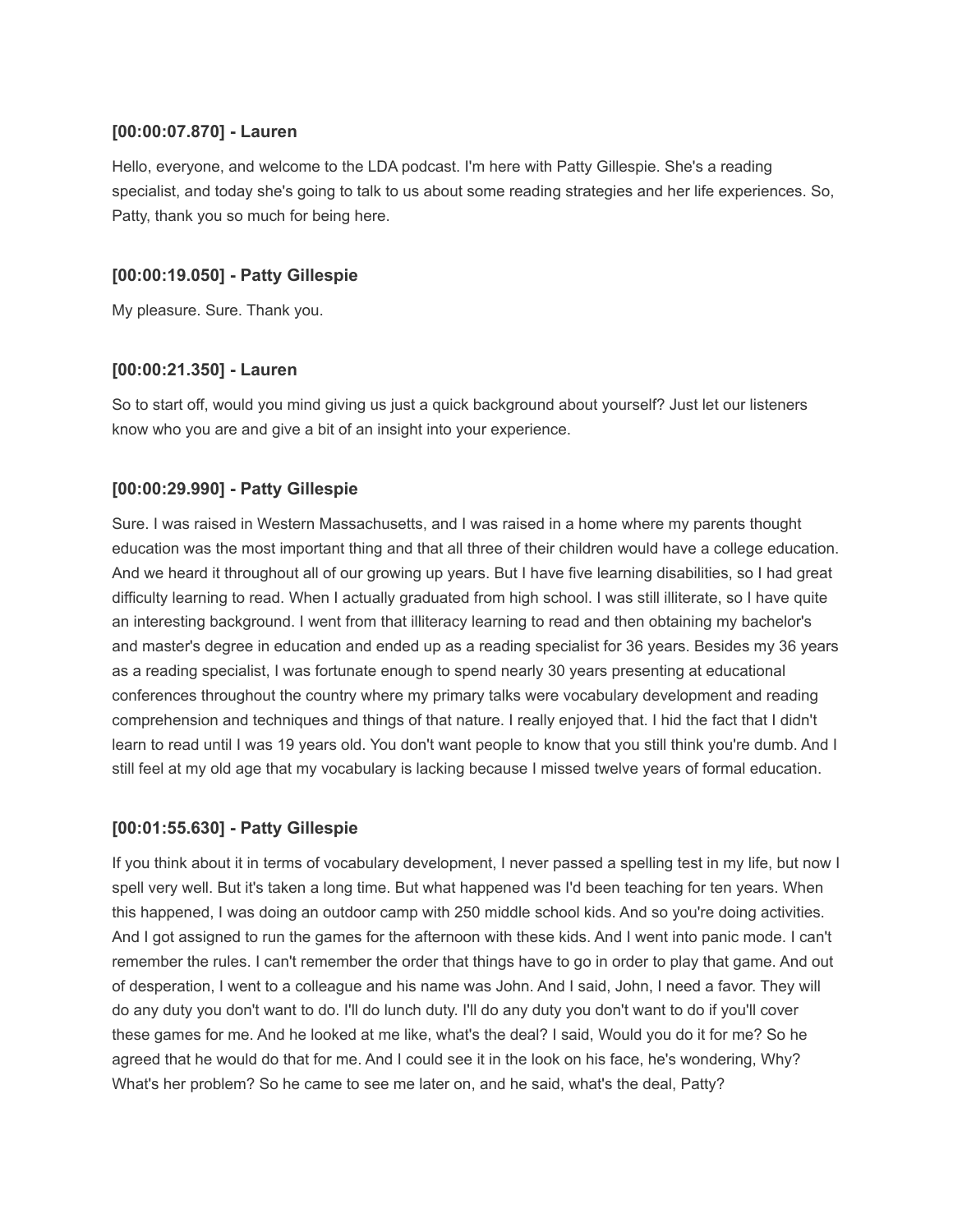### **[00:03:09.360] - Patty Gillespie**

So I told him about my learning disabilities, and I said, don't want anybody to know. And he thought it was the greatest thing ever that I had overcome all these learning disabilities to succeed and be where I was. And he went and told the English Department, and this was at a private College in Albuquerque, New Mexico. But anyway, it became this big thing and they wanted me to talk to the entire student body, six to twelve, about my struggle learning to read, because even though it's a private school, you still have students that had difficulties and it just took off from there. And when I did it professionally, I just had teachers at me saying for hours after my presentation giving me scenarios, asking me more questions. It snowballed and became a great thing rather than something I tried to hide for so many years.

### **[00:04:13.900] - Lauren**

Well, just to sort of expand on that background a little bit, when did you realize that you learned differently?

### **[00:04:22.810] - Patty Gillespie**

I didn't realize that I learned differently until I was graduated from high school and trying to teach myself how to read when I was 19 years old. Yeah, very unique. I just thought the whole time that I was just dumb, that people, everybody got it, but I never did. And I couldn't understand why. The thing is that because two of my learning disabilities are auditory processing and auditory discrimination, I was the generation of teaching phonics. In fact, when I first started first grade, it was the teacher's first year teaching phonics. So everything was with phonics, so I couldn't discriminate any sounds whatsoever. And that's why I never learned to read. My parents even hired private tutors for seven years. And what did they do? They taught me phonics and I couldn't learn. I couldn't hear the differences. Well.

### **[00:05:27.360] - Lauren**

So what was it sort of like going throughout high school, not being able to read?

## **[00:05:32.270] - Patty Gillespie**

Well, my memories aren't, in terms of academics are not fun, but I was very social, so that's what kept me going in school. But I felt so lost all the time. That was the thing. I didn't know what was going on around me, and I knew that my classmates thought I was dumb. That was really difficult, too. But I was smart enough to figure out various tricks, like when the teacher would ask a question and the majority of the class raise their hand. And I knew it would be safe for me to raise my hand. So I'd raise my hand and if my rare chance I got called on, I'd say, oh, I forgot what I was going to say. I get away with that. I was really stressed the whole time because I didn't understand. And I truly cried a lot at home out of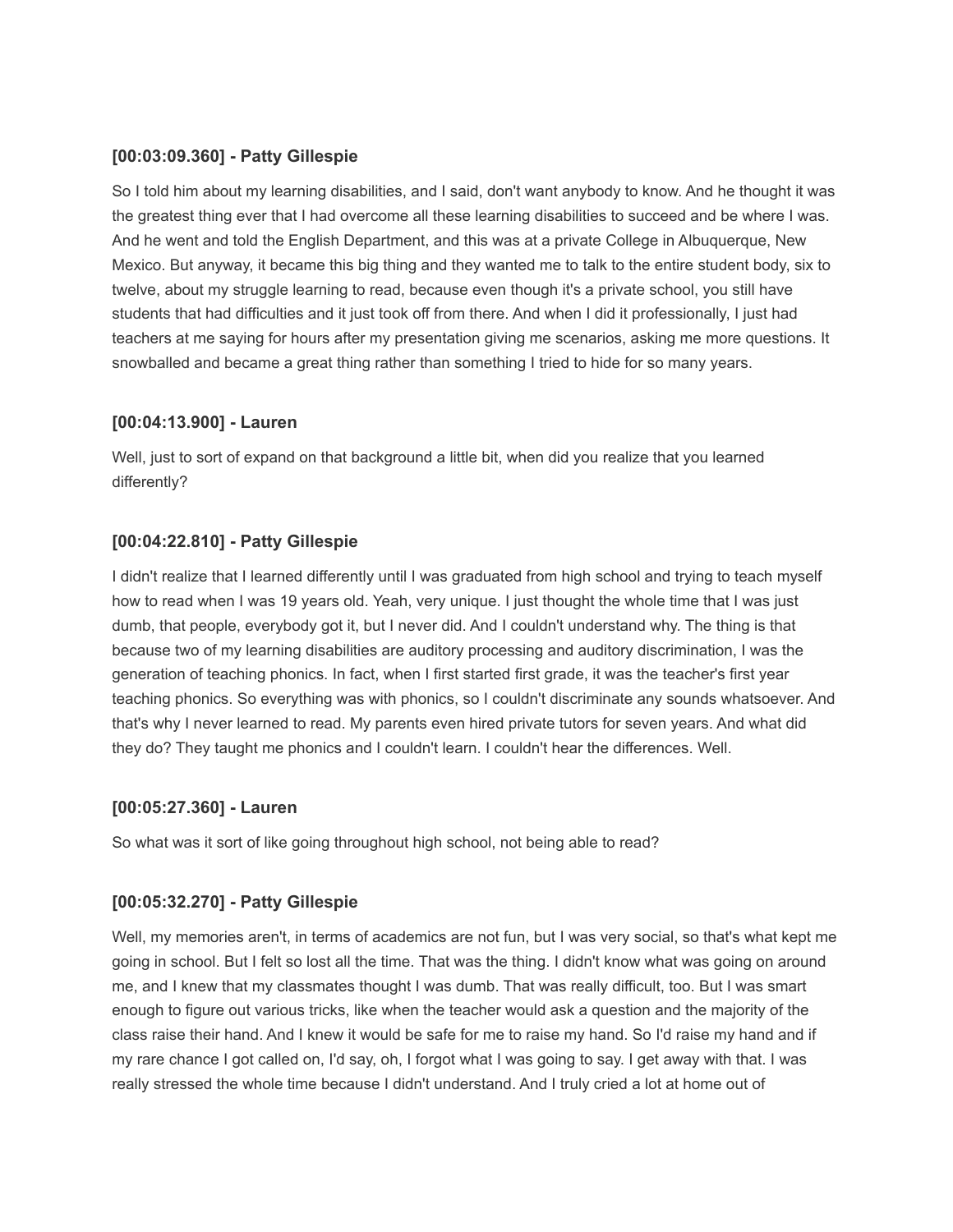frustration. One of the other things, it was really difficult just in general in school with your trade and grade papers back in the day you came with your homework done, you traded it with someone beside you, you graded it, and then you switched them back. And mine were always all wrong.

# **[00:06:42.190] - Patty Gillespie**

So it was always an embarrassing situation for me. And the other thing that probably goes along with this. When I was in high school, after my first year of my freshman year of struggling, I went to my guidance counselor and I told him that I couldn't handle this anymore. I needed some help. And we set up a new schedule for me starting my sophomore year to do half business classes instead of all college bound curriculum, which gave me a little bit of a break. But it was interesting that the two college classes I had to keep, college English and history were just horrible. And I can remember every year in my English class teachers saying, how did you get to be a freshman? You can't read and you can't write. I heard the same scenario every year. And the interesting thing at the end, when I was in my senior year, my guidance counselor's advice to me, just get married. You're not college material.

# **[00:07:49.590] - Lauren**

Oh, wow.

## **[00:07:50.520] - Patty Gillespie**

I got told in the end, that gives a little background.

## **[00:07:56.390] - Lauren**

Wow. So you mentioned after high school you were able to teach yourself to read.

## **[00:08:01.970] - Patty Gillespie**

Yes.

## **[00:08:02.760] - Lauren**

Could you kind of go into how you did that?

## **[00:08:05.720] - Patty Gillespie**

Yes. I reached a point, if I can give you a little background. I mentioned that my parents were adamant that their children have a college education. So when it got to be my senior year, my parents were saying, Where are you going to college? Well, I applied, not expecting to get in anywhere. I applied to a community college that accepted anyone. And then I applied to the local state teachers college. And to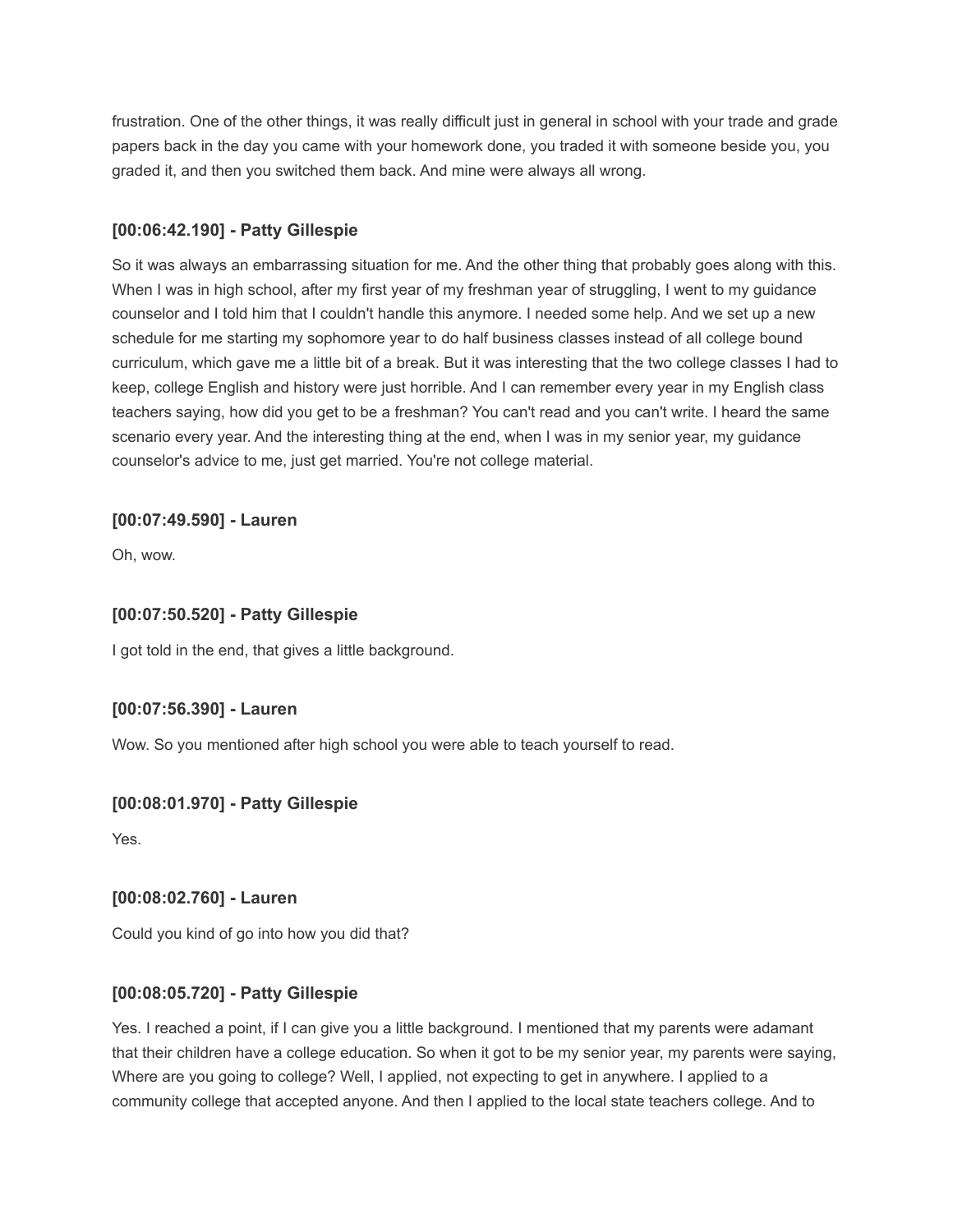make a long story short, the state teachers college accepted me. But what they said, I will quote, we're accepting you so you can be one of the 30% that's flunked out the first semester, end quote. I'm not kidding they said that to me. The problem being why they weren't going to accept me. SATs were a requirement. And the state of Massachusetts at that time, minimum requirement for each portion of it was 450 points. And on the reading part, I got credit for my name. That's how bad it was. Anyway. So I got accepted and I made it through the first semester crying every day. It was horrendous, but believe it or not, I missed flunking out. I missed being put on probation by two tenths of a point.

### **[00:09:28.430] - Patty Gillespie**

I knew I was still in college. So what was I going to do? So it was Christmas break and I just said, this is it. I either learn to read or I'm done and I want to be successful. And that was it. So I decided I was going to teach myself to read. And what I did was I basically figured it was the time of figuring things out. And it's the first time I realized that I couldn't attack any word because I couldn't figure out any of the sounds. So what I did was I used a visual association so every vowel sound, digraph, diphthong, song, consonant sounds. Even where there are two sounds, I had to make a picture for that, a word and a picture so I could bring that down to the word. So for example, I come across an A, and short A has, as an apple, I have a picture of an apple. If it was long, it had a picture of an ape. So I'd bring the sound, I'd see the apple go bring it to the word, and that's how I could get the sound. It didn't take me very long to figure out I needed the other five vowel sounds for a picture beside me.

## **[00:10:49.590] - Patty Gillespie**

But this is what I did back and forth until I mastered them. And I practiced 6 to 8 hours a day, seven days a week for a year to become fully literate. And once I was literate, it was the Dean's list and on to get my Masters with a 4.0 in reading. So I've gone full circle. Everything that I read for college, in school, every single paragraph I read, there was a note next to it. With that main idea of that paragraph, I could not trust my long term, short term memory problem, which are two more of my learning disabilities. I couldn't trust my memory to remember even though I comprehended the paragraph or the chapter. Even I needed those notes to refresh me over and over again. And when I was in school and college trying to pass tests and whatever, I studied every single day from the day I got my notes right up until that test happened. So if it's 20 days worth of notes, I've already practiced them for 20 days, day after day, and keep adding on and more practice things that I think are really important that seem simple. But for comprehension, things like signal words, I mentioned using context clues and the graphic organizers for conceptualization in terms of understanding the text when you can put it into a picture, it makes such a difference for students to be able to understand that.

## **[00:12:34.720] - Patty Gillespie**

So that was a big thing that I also use in terms of reading comprehension and teaching myself to comprehend. I realized that, yes, I could read words, but what did they mean and what was the message?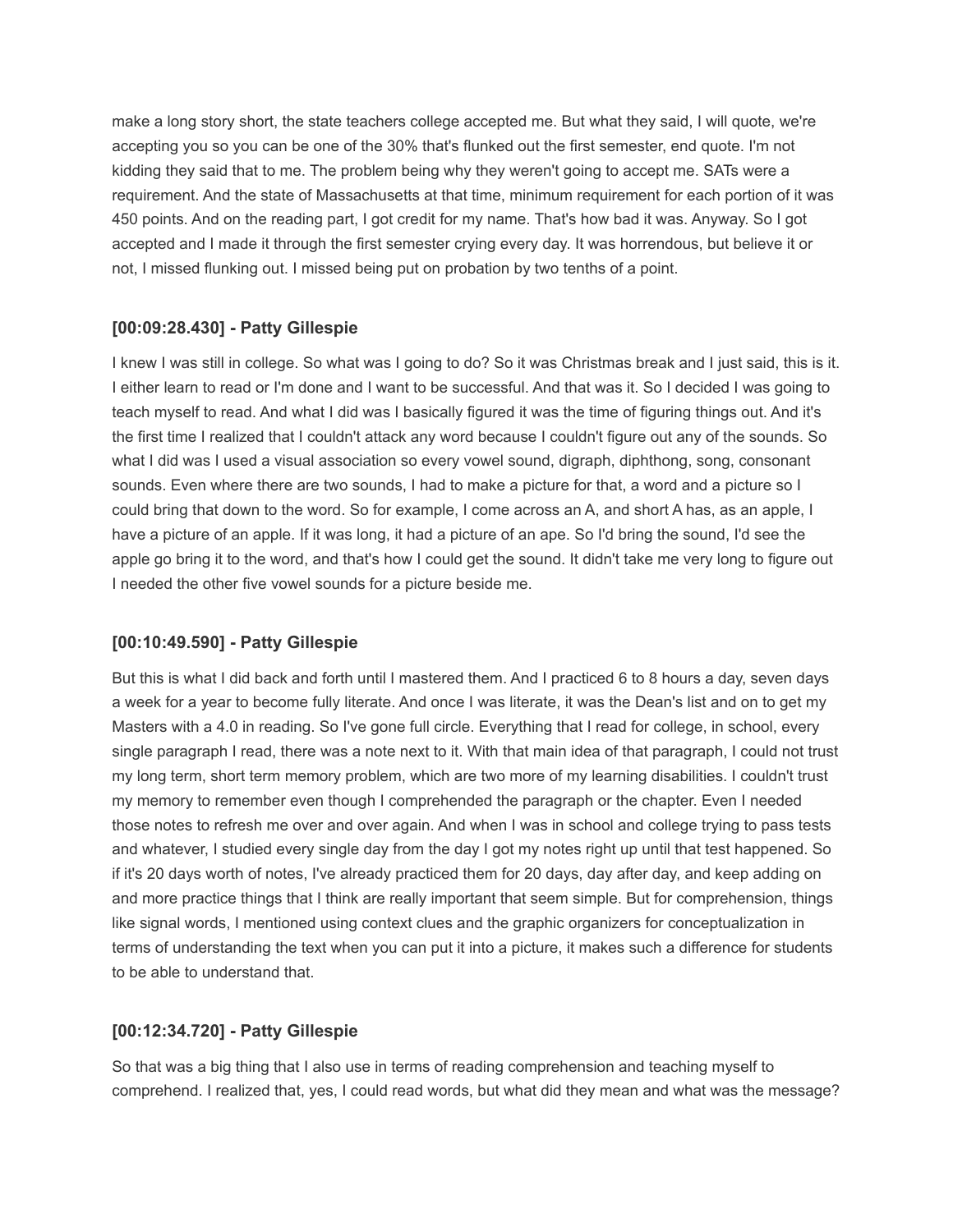And how am I going to get there? And I work at a sentence level only until I could figure out who or what in the sentence and then what it had to do about what the sentence had to do with that subject. I wouldn't go any further. So I read the sentence over and over and over again. And I use that same method teaching my students, with special ed students, that same thing, we don't just read words if there's no meaning, we're not comprehending. Basically what I did to teach myself to read. And when I realized that I wasn't dumb I just needed crutches to help me get to where I needed to be.

# **[00:13:29.810] - Lauren**

Right. Wow. So during all this, what made you decide that you wanted to go into the field of education?

## **[00:13:37.950] - Patty Gillespie**

I always wanted to be a teacher when I was growing up. I always wanted to play school. And of course, I had to be the teacher. That dream kind of fizzled with all my struggles in school. But once I learned to read, it was like I don't want other students to feel like I did growing up. And I had more desire than ever to want to be a teacher so that I can help students with learning disabilities so they could succeed without all that frustration and maybe learn sooner than I did.

## **[00:14:16.570] - Lauren**

Well, and you sort of touched on this a little bit earlier, but you kind of use the same strategies for yourself that you use for teaching others, right?

## **[00:14:24.680] - Patty Gillespie**

Yes, I did many strategies. Yes. Believe it or not, a majority of my students had auditory problems that were never recognized. So I use a combination of different methods for teaching them. I also use graphic organizers with them. I use some of the same things that I did in terms of not letting them go past the sentence level unless they understood it. And then once we got to a point where we complete a paragraph, if you don't know what the main idea that paragraph is, read it over. There's a lot of repetition until they could learn to understand each sentence, to put it together, to understand the paragraph. So I did a lot of those things as well. I taught context clues and signal words and graphic organizers. I use all those myself. I taught myself those context clues that made it a lot easier than having to look every single word up that I didn't know. So those same things that I used to teach myself, I used when I was teaching other students to read, I also went on with I kind of became a study skill guru. And one of the key things I think I taught multiple skills over many years.

# **[00:16:02.700] - Patty Gillespie**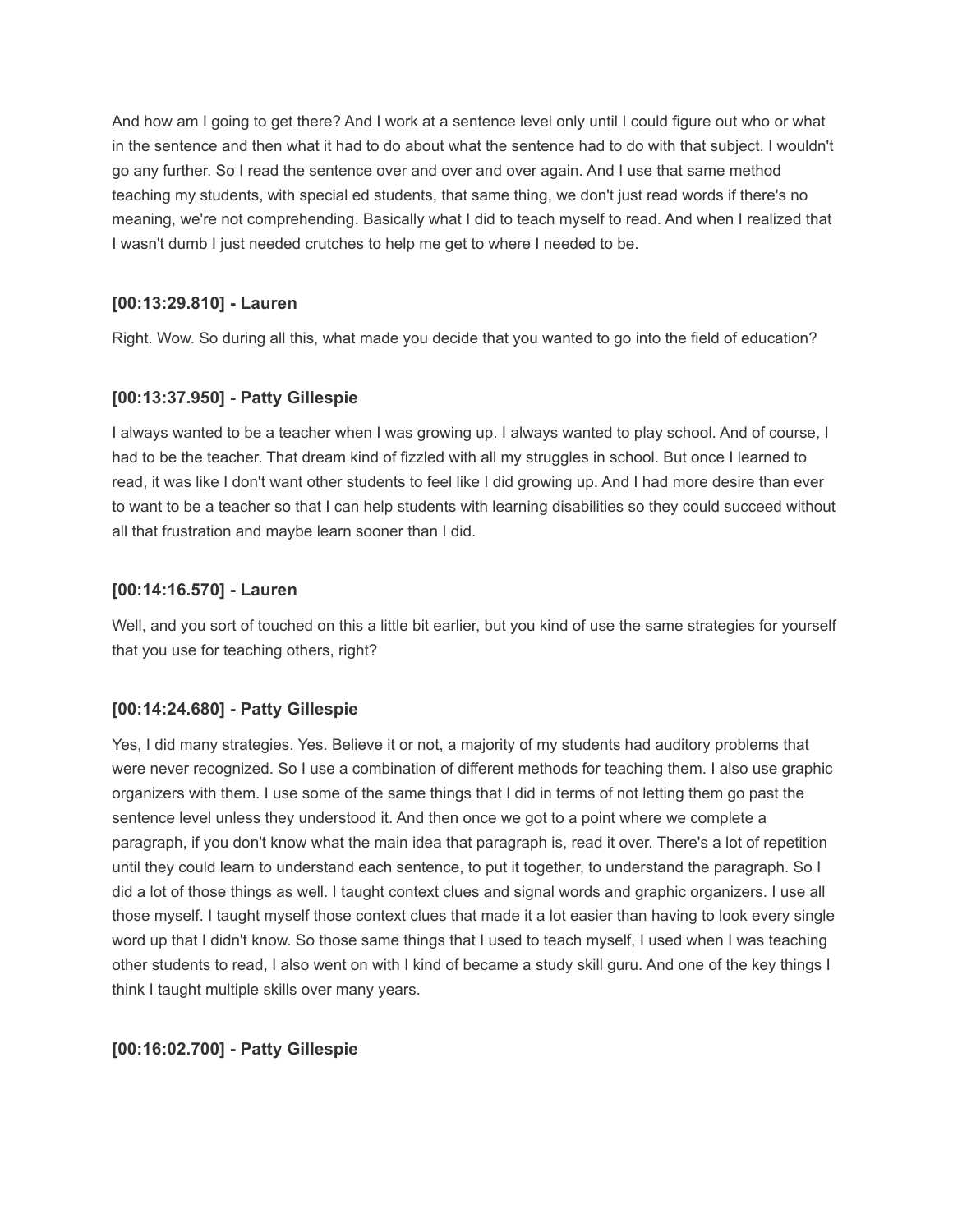But to teach multimethodologies for learning was the key piece on that and how to study using all of our modalities, not just one.

# **[00:16:13.930] - Lauren**

And it definitely sounds like your experience with teaching yourself to read and going through what you did that you really have an advantage in teaching others.

# **[00:16:22.110] - Patty Gillespie**

Well, it gave me empathy, and that was the key to the whole thing being empathetic and being able to let the student know that they're not alone and that it was possible to learn to read even with problems that I had done the same.

# **[00:16:41.230] - Lauren**

Definitely. So what are some of the most common recommendations that you sort of find yourself giving to parents and educators who are trying to help a student with their reading comprehension?

# **[00:16:52.150] - Patty Gillespie**

Number one is to convince the learner they're capable and to let them know it's not that they're smart, that they learn differently from others. The students need to realize that. So they don't just give up, 'I can't do it' kind of thing. I just think that's so important. And I think of it in these terms. If I had a leg that was lame, I would use a crutch or cane to help me get around. It is the same thing with a learning disability. I need a crutch. I need a tool that's going to help me to be able to learn better. And that's kind of how I look at it as a learning disabled person myself.

## **[00:17:43.030] - Lauren**

Right, sure. So if you could give advice and I'm sure you often do this, if you give advice to young students with learning disabilities, what would that advice be?

## **[00:17:53.360] - Patty Gillespie**

The first one is never give up trying. If you give up, you're done. Basically, you can't give up. I want them to understand that they learn differently and they're just as smart as their peers and that they're capable of learning. And the key thing is believing in themselves and keeping them motivated to keep trying even as they're struggling. And that's a constant you can do this. You can do this. Absolutely.

## **[00:18:25.210] - Lauren**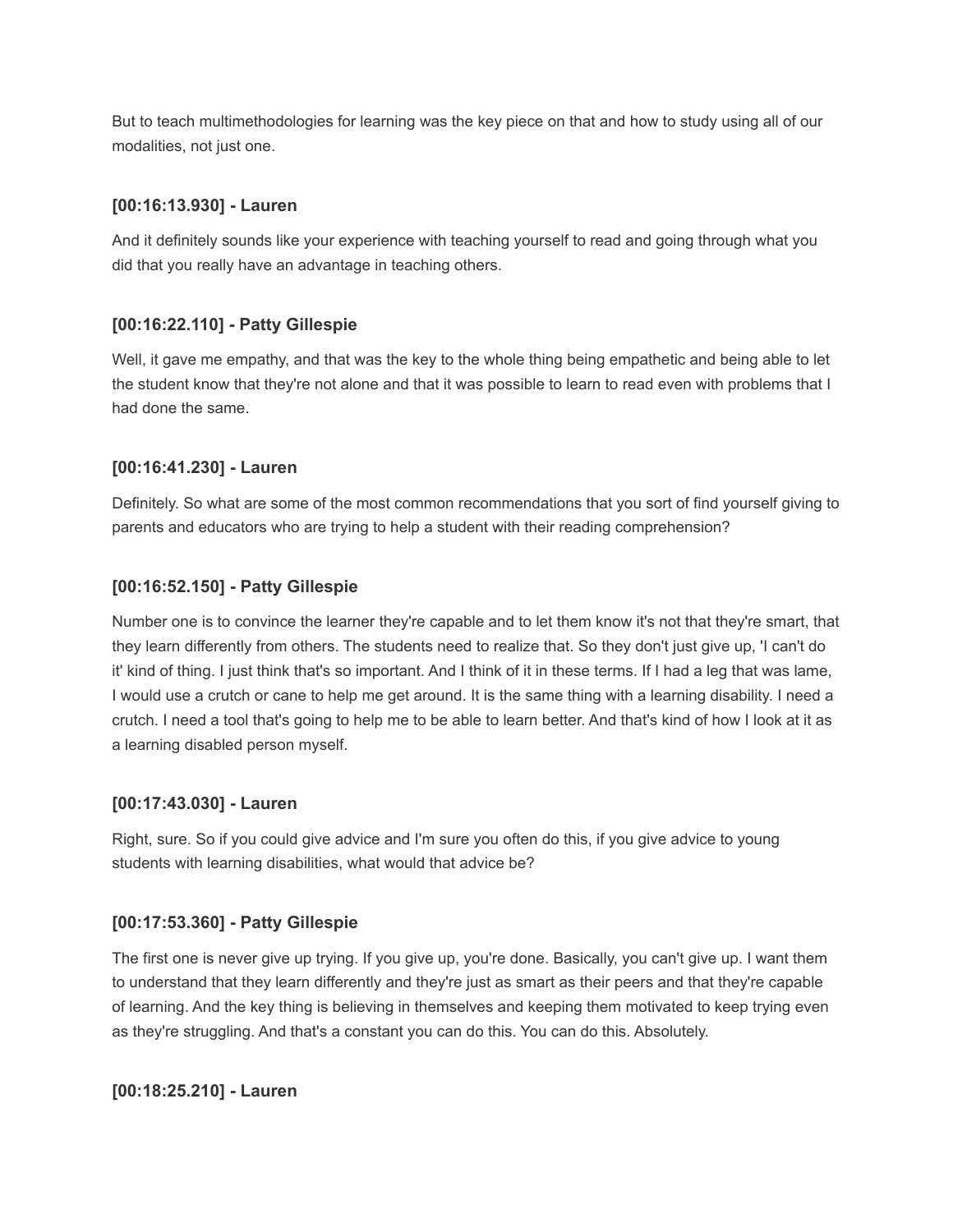Can I ask what was one of the things that motivated you when you were teaching yourself to read?

### **[00:18:31.270] - Patty Gillespie**

I will be honest. And that was the push from my parents. I didn't want to let my parents down. They wanted me to have a college education. That was their dream. I was going to let my parents down. And that was my push to say, I'm going to do this, I'm going to get that college degree. And that was the reality of the whole thing. I wanted to get that college degree and I had to learn to read in order to get it. That was it for me.

### **[00:19:01.070] - Lauren**

Right. Well, and speaking of what you're sort of recently doing, you recently have a book out?

### **[00:19:07.200] - Patty Gillespie**

Yes.

### **[00:19:08.030] - Lauren**

Would you be able to tell us a little bit about it?

### **[00:19:10.500] - Patty Gillespie**

Yes. Basically, my book starts out sharing about my struggles of learning to read throughout my life, my feelings life as a disabled learner, and what it's like, the strategies I use for myself and for others, and a little bit about my successes and what I've accomplished since learning to read. It defines various learning difficulties and helpful suggestions for different ones. Reading strategies that I particularly like. My next book is all strategies and all these things to be done. But right now I took key ones that were essential for me to learn to read. There's also an organization and study skills guide in it. It's for parents and educators. I included a section, ADD, because I'm ADHD and I raised the son ADHD. And what happened was in my profession, I was always given students with ADD and ADHD because the administrators knew 'Patty knew how to handle them.' So I have a lot of experience and that was recognized in the end. I know this fascinating part. I have some I'll call them case studies. They're unique stories of my teaching people how to read one being a total non reader that didn't know the letters of his name and had to sign his paycheck with an X to a PhD candidate who left college because she was so frustrated not being able to comprehend the text.

## **[00:20:59.530] - Patty Gillespie**

So it's the whole gambit so there are some neat stories about that as well. That's in a nutshell what my book covers.